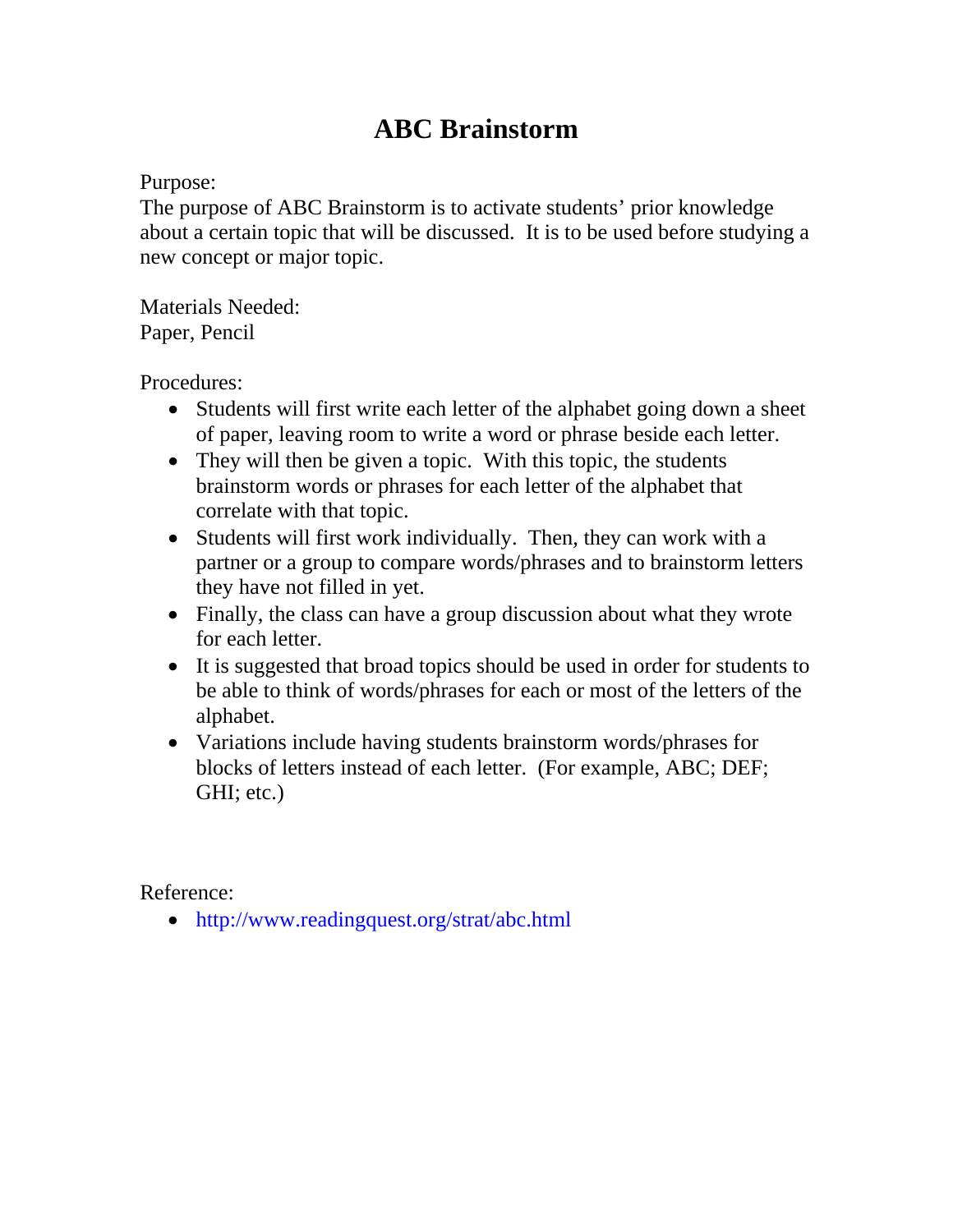# **Bio Poems**

Purpose:

Bio poems are an effective strategy because they allow students to express themselves or reflect on a character in a poetic way. They are a creative way to show what the students have learned about a character from a story.

Procedures:

- Students will have already read a story and will be told to write a bio poem about a certain character. A variation of this would be to have the students write the bio poem about themselves.
- Students will follow the following template to write their bio poems:

| Line One          | <b>First Name</b>                                                                                                                                                                                                                    |                             |  |  |
|-------------------|--------------------------------------------------------------------------------------------------------------------------------------------------------------------------------------------------------------------------------------|-----------------------------|--|--|
| Line Two          | Four traits that describe character                                                                                                                                                                                                  |                             |  |  |
| Line Three        | Relative (brother, sister, daughter, etc.)                                                                                                                                                                                           |                             |  |  |
| of                |                                                                                                                                                                                                                                      |                             |  |  |
| Line Four         | Lover of                                                                                                                                                                                                                             | (list three)                |  |  |
| things or people) |                                                                                                                                                                                                                                      |                             |  |  |
| Line Five         | Who feels <b>the contract of the contract of the contract of the contract of the contract of the contract of the contract of the contract of the contract of the contract of the contract of the contract of the contract of the</b> | $($ three items)            |  |  |
| Line Six          | Who needs                                                                                                                                                                                                                            | $($ three items)            |  |  |
| Line Seven        | Who fears                                                                                                                                                                                                                            | (three items)               |  |  |
| Line Eight        | Who gives                                                                                                                                                                                                                            | $\frac{1}{2}$ (three items) |  |  |
| Line Nine         | Who would like to see (three items)                                                                                                                                                                                                  |                             |  |  |
| Line Ten          | Resident of                                                                                                                                                                                                                          |                             |  |  |
| Line Eleven       | Last Name                                                                                                                                                                                                                            |                             |  |  |

Materials Needed: Paper, Pencil, Bio Poem Template

Reference:

• <http://literacy.kent.edu/eureka/strategies/biopoems.pdf>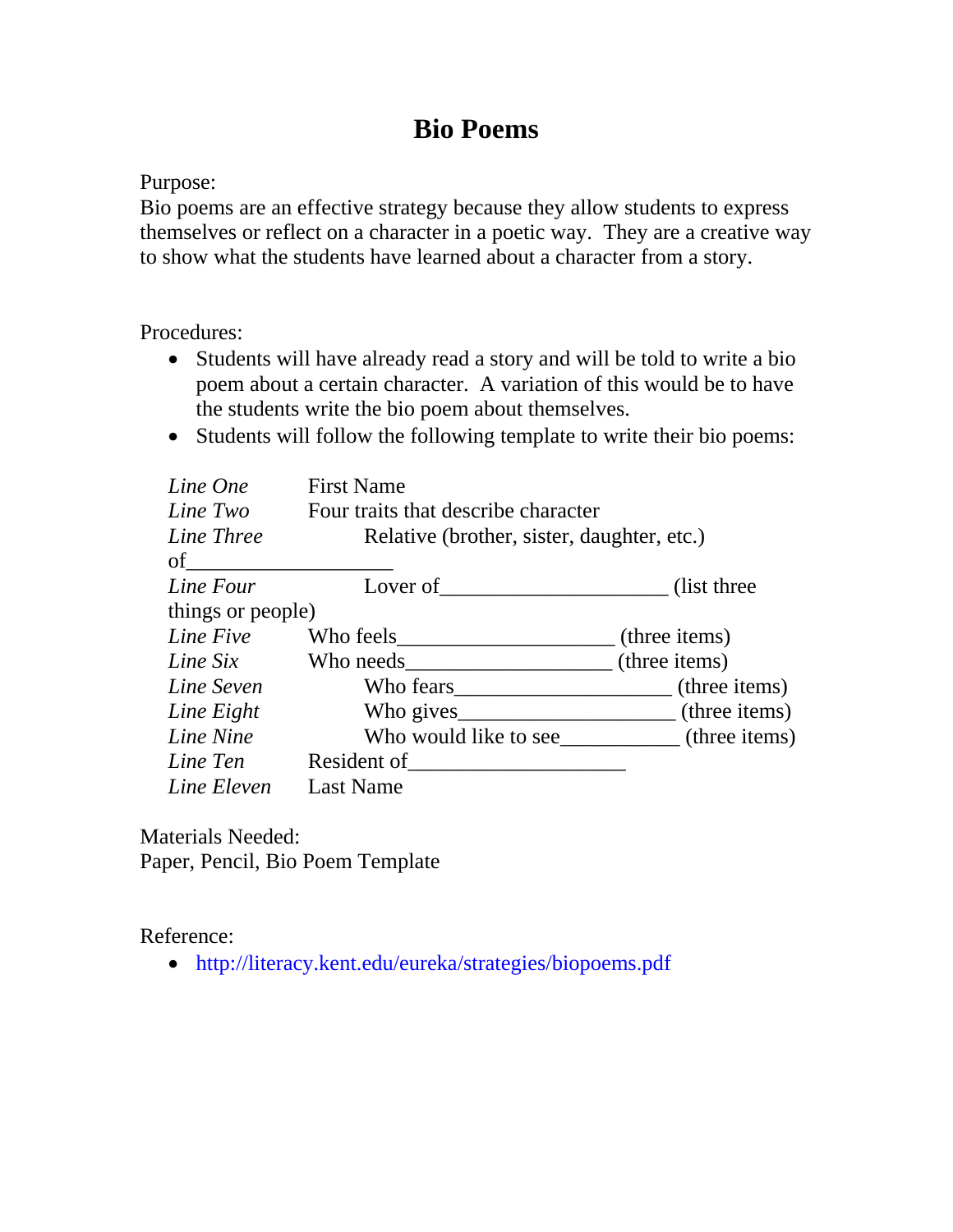# Concept Cards

## Purpose:

Concept cards are not flash cards. Concept cards contain much more than definitional knowledge. The cards contain a multitude of characteristics, and most importantly contextual knowledge. Contextual knowledge is meaning gained from the context, whether it be from a picture or graph, an example, an explanatory paragraph, or students' prior knowledge about the word. Furthermore, concept cards require the students to apply, construct, and draw their own opinion about vocabulary terms and concepts.

## Procedure:

- 1. Students are administered a select list of the key concepts of the unit and/or chapter.
- 2. Students write the target word / concept on the front of the card.
- 3. On the back of the concept card, students write the correct professional definition of the targeted vocabulary word or concept, its characteristics and/or features, key words within the word or concept's definition, the student's own sentence using the word or concept, as well as a visual, descriptive image of it.

### Materials:

- 1. Writing utensil
- 2. Index cards
- 3. Textbook
- 4. Key concepts and vocabulary

### Resources:

Nist, S. L., & Simpson, M. L. (2001). *Developing vocabulary concepts for college thinking*. Needham Heights, MA: Allyn and Bacon. Stahl, S. A. (1999). *Vocabulary development.* Cambridge, MA: Brookline Books.

### **Concept Card Layout Model**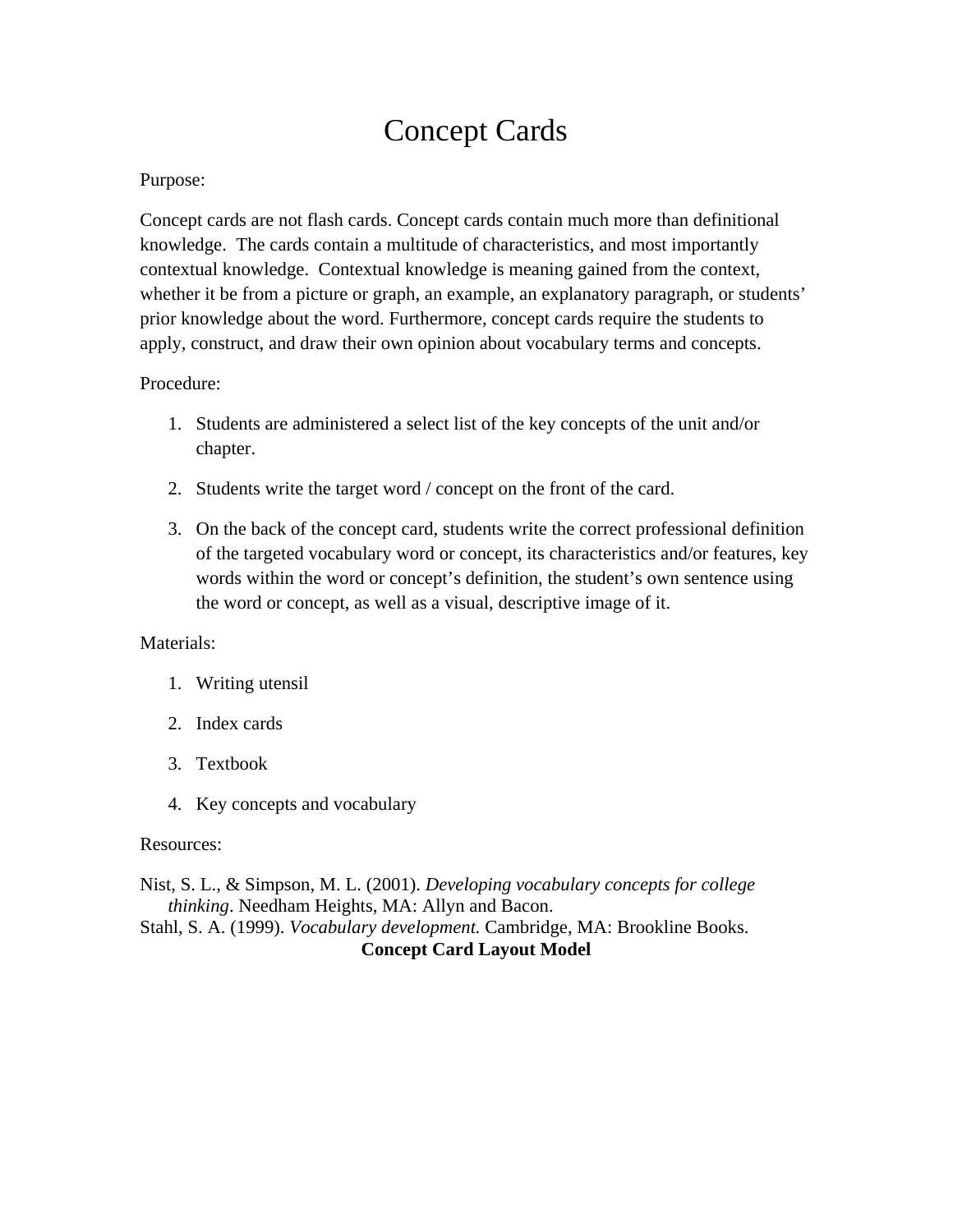**TARGET WORD** 

## **[FRONT OF THE CARD]**

- **1. Professional Definition**
- **2. Word's Characteristics and/or Features**
- **3. Key Words Within the Definition**
- **4. Student's Own Sentence Using The Word**
- **5. Visual Descriptive Picture**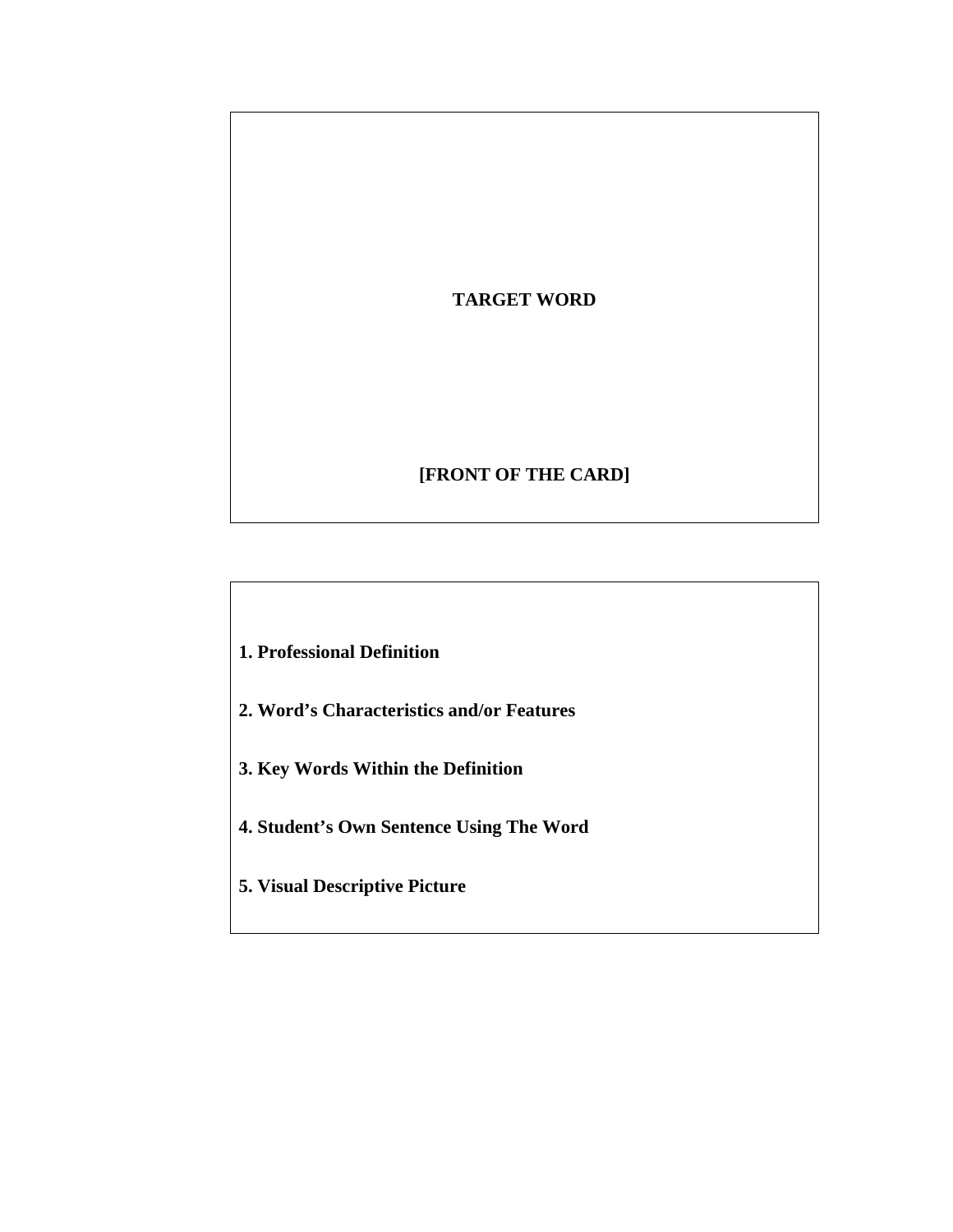## **Directed Reading-Thinking Activity**

Purpose:

The purpose of this strategy is to get students making predictions about a selected section of a text, discussing these predictions, and reevaluating the predictions as they continue reading through the text.

Procedures:

 First, write the title of the story, or the subheadings within a story on the board. Next, have students make predictions about the story based on this title, subheading, or sentence. Then have all of the students come together and discuss what predictions that they have made, and the teacher isn't allowed to make predictions at this time. Read a little of the story, stopping at a predetermined stopping point, and allow the students to reassess their predictions. Continue this throughout the story.

Materials Needed: Paper, Writing utensil, Classroom copy of the same story.

Reference: http://nms.pulaski.net/teacher\_pages/a\_to\_z\_literacy\_strategies.htm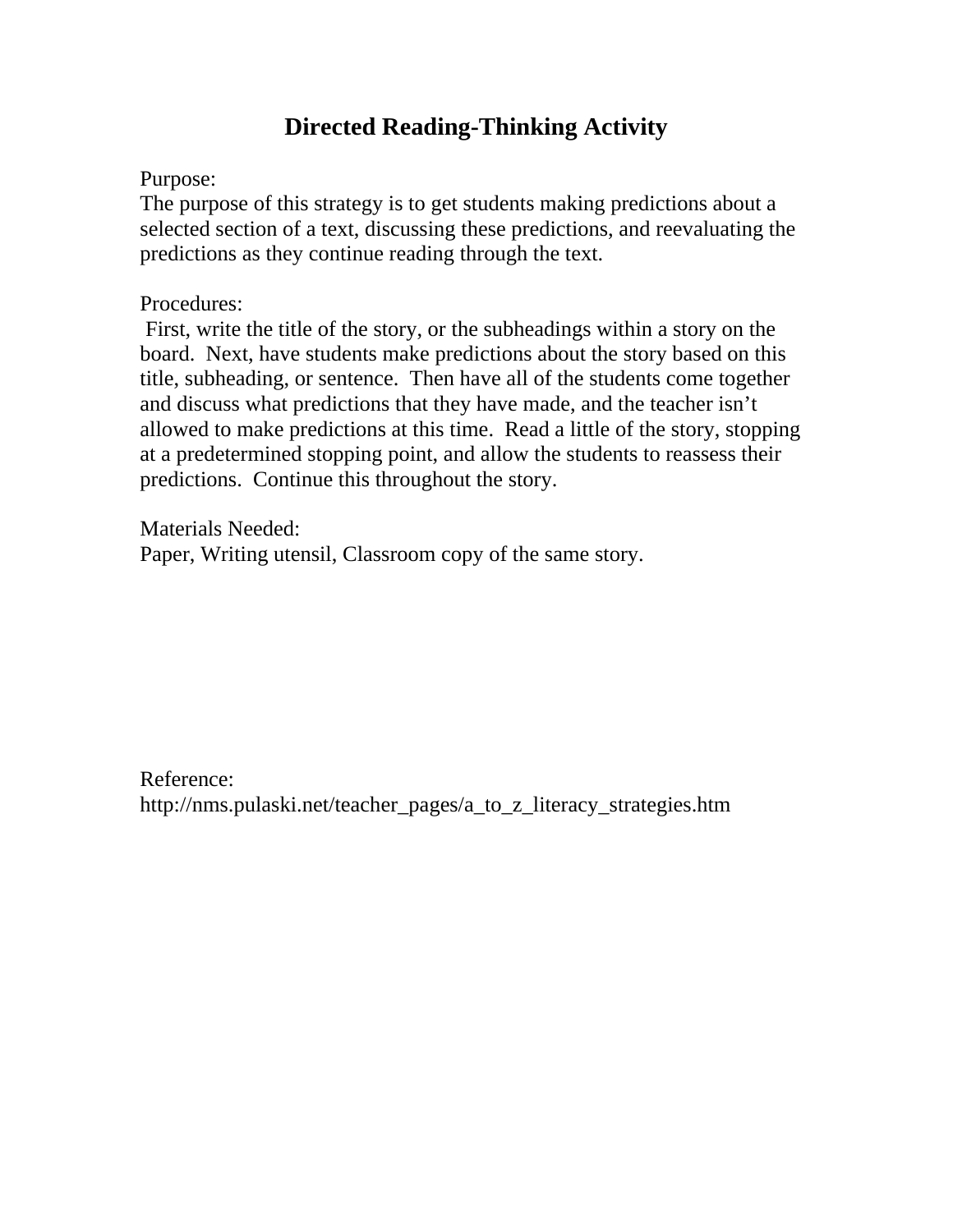# Frayer Model

Purpose: Helps students further organize meanings and concepts.

Strategy Procedures: Divide a blank sheet of paper into four quadrants. First quadrant: place the definition of the concept Second quadrant: list facts about the concept Third quadrant: examples Fourth quadrant: non examples

Materials: Blank paper

Reference: Kenney, Joan M. Literacy Strategies for Improving Mathematics. ASCD Publications. Virginia, 2005.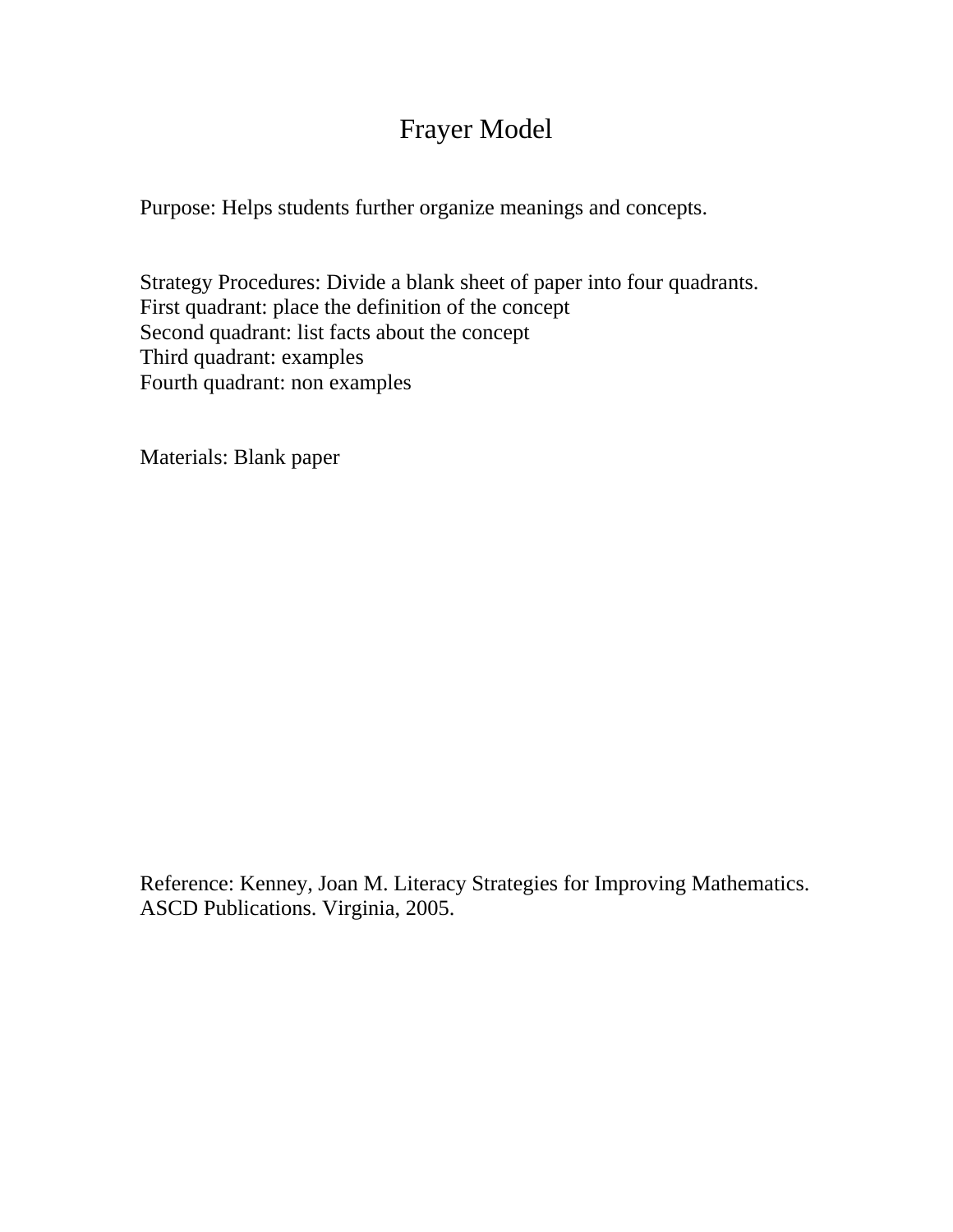# **K.I.M. Strategy for Vocabulary and New Ideas**

Purpose: Reinforce vocabulary words and new ideas by organizing them into chart form.

Strategy Procedure: Each student should have a chart with three columns. The first column will be labeled K for Key Idea, the second column I for Information, and the third column M for Memory Clue. As new information is learned, have the students fill out the chart. Under K, they should write the vocabulary word or the key idea. Under I, they will write information about the key idea in the form of a brief description. In the Last column, under M, the students can draw a sketch that explains the key idea. Completing this chart will help the students make the information learned about the key idea their own.

Materials: Chart for each student

Reference: A to Z Literacy Strategies: 70 Best Practice Strategies for Teaching Teaching Reading and Writing Across Middle Grades Content Areas

[http://nms.pulaski.net/teacher\\_pages/a\\_to\\_z\\_literacy\\_strategies.htm](http://nms.pulaski.net/teacher_pages/a_to_z_literacy_strategies.htm)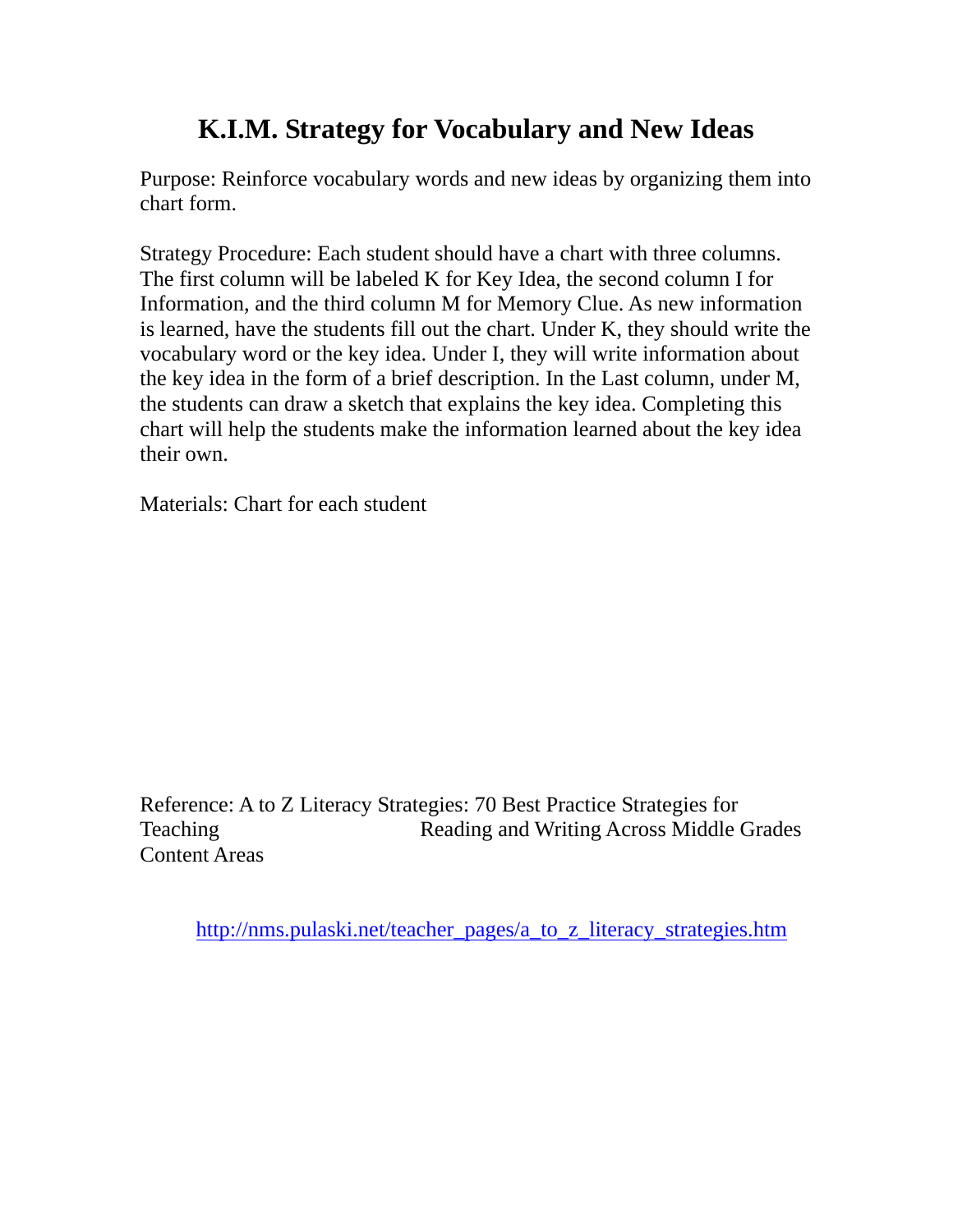# **Knowledge Rating Scale**

## Purpose:

A knowledge rating is a self-assessment that a student completes before reading a chapter or engaging in a unit of study. This strategy allows the teacher to see how familiar the students already are with terms and concepts from the upcoming chapter. Additionally, the students activate prior knowledge and make predictions about the reading material.

## Material:

Copies of knowledge rating scale graphic organizers Textbook

Procedure:

- 1. The teacher develops the Knowledge Rating Scale by selecting keywords from the text to survey the students' prior knowledge of the vocabulary they will be encountering.
- 2. The students complete the Knowledge Rating Scale by evaluating their level of understanding of the keywords. (The students check whether they know a lot, some, or not much about the selected words).
- 3. The teacher initiates a discussion about the Knowledge Rating Scale. Encourage the students to share predictions about the meanings of the keywords.
- 4. Use the Knowledge Rating Scale to establish a purpose for reading the text. Ask the students what they think the text may be about.
- 5. Have the students compare their initial words meaning predictions with what they are learning as they read.

Resources:

Campbell, N.A., Reece, J.B., & Mitchell, L.G. (1999). Biology. Menlo Park, CA: Benjamin/Cummings.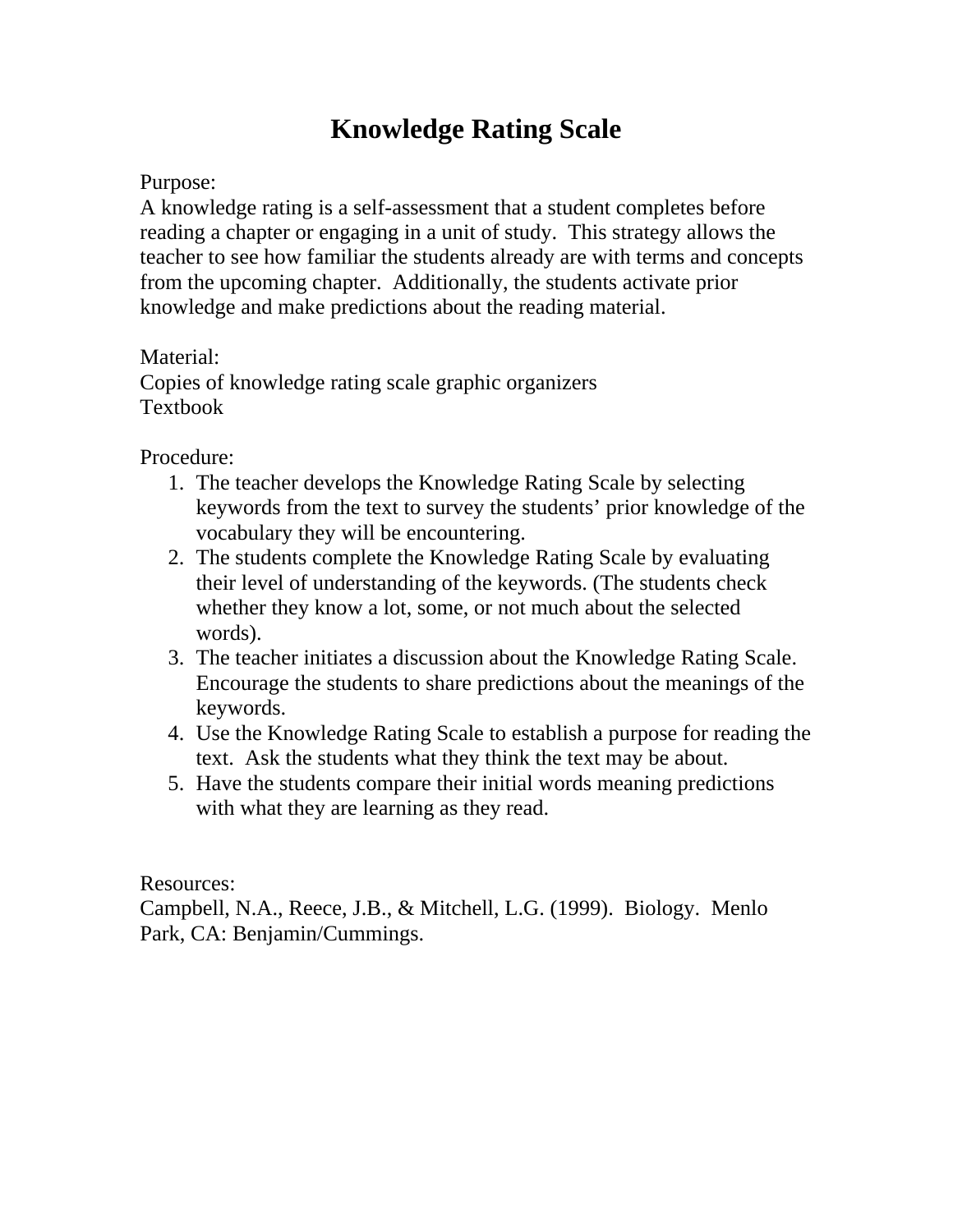## Example:

| Key Term             | Know It | Unsure | Don't Know |
|----------------------|---------|--------|------------|
| Antibodies           |         |        |            |
| Antigen              |         |        |            |
| Phagocytosis         |         |        |            |
| Neutrophils          |         |        |            |
| Monocytes            |         |        |            |
| Eosinophils          |         |        |            |
| Histamine            |         |        |            |
| <b>Mast Cells</b>    |         |        |            |
| <b>B</b> Lymphocytes |         |        |            |
| T Lymphocytes        |         |        |            |
| <b>Memory Cells</b>  |         |        |            |
| Cytotoxic T Cells    |         |        |            |
| Helper T Cells       |         |        |            |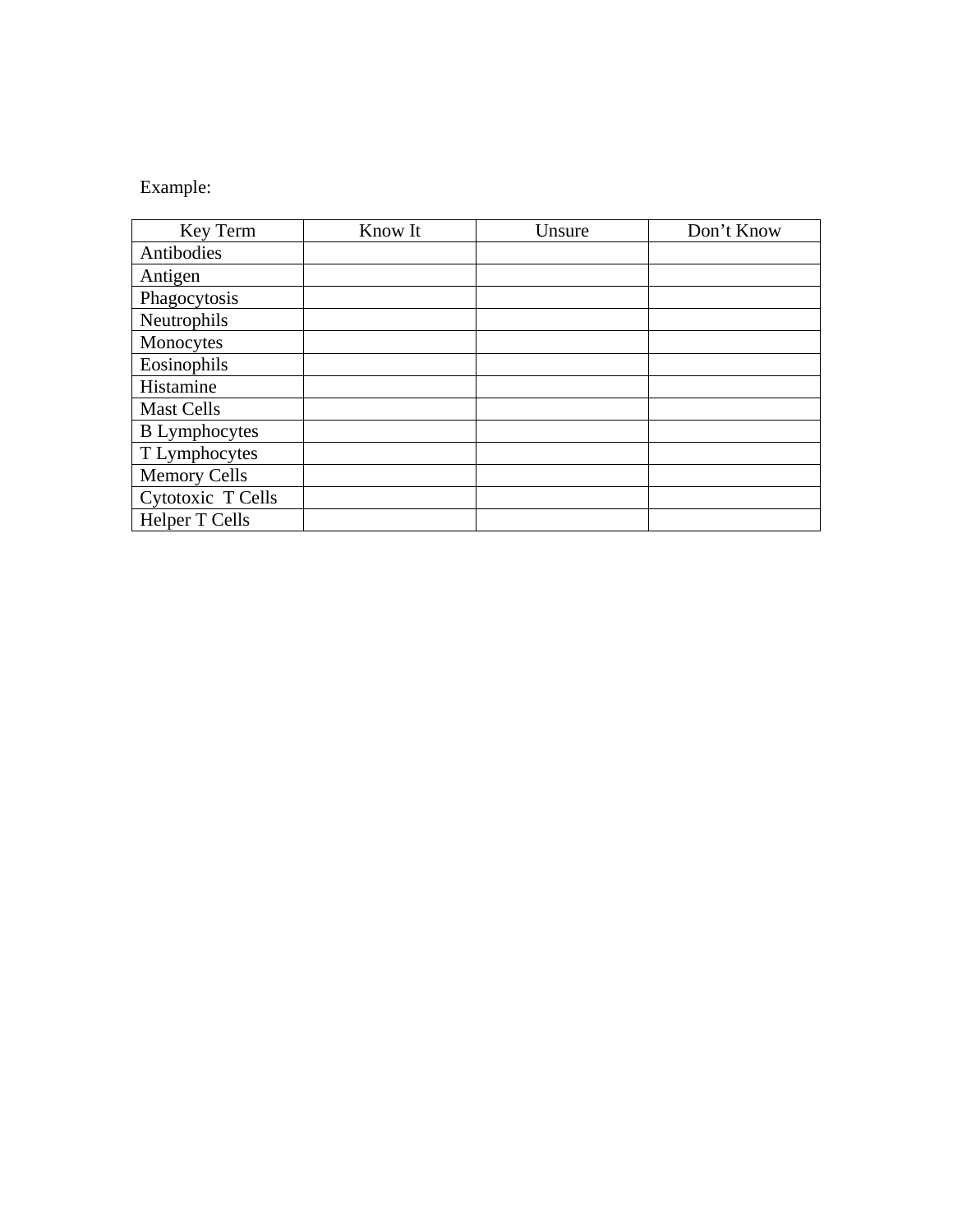*Q Reading uest*

# P R E D I C T I O N C H A R T

| <b>What I Predict Will Happen</b> | <b>What Actually Happened</b> |
|-----------------------------------|-------------------------------|
|                                   |                               |
|                                   |                               |
|                                   |                               |
|                                   |                               |
|                                   |                               |
|                                   |                               |
|                                   |                               |
|                                   |                               |
|                                   |                               |
|                                   |                               |
|                                   |                               |
|                                   |                               |
|                                   |                               |
|                                   |                               |
|                                   |                               |
|                                   |                               |
|                                   |                               |
|                                   |                               |
|                                   |                               |
|                                   |                               |
|                                   |                               |
|                                   |                               |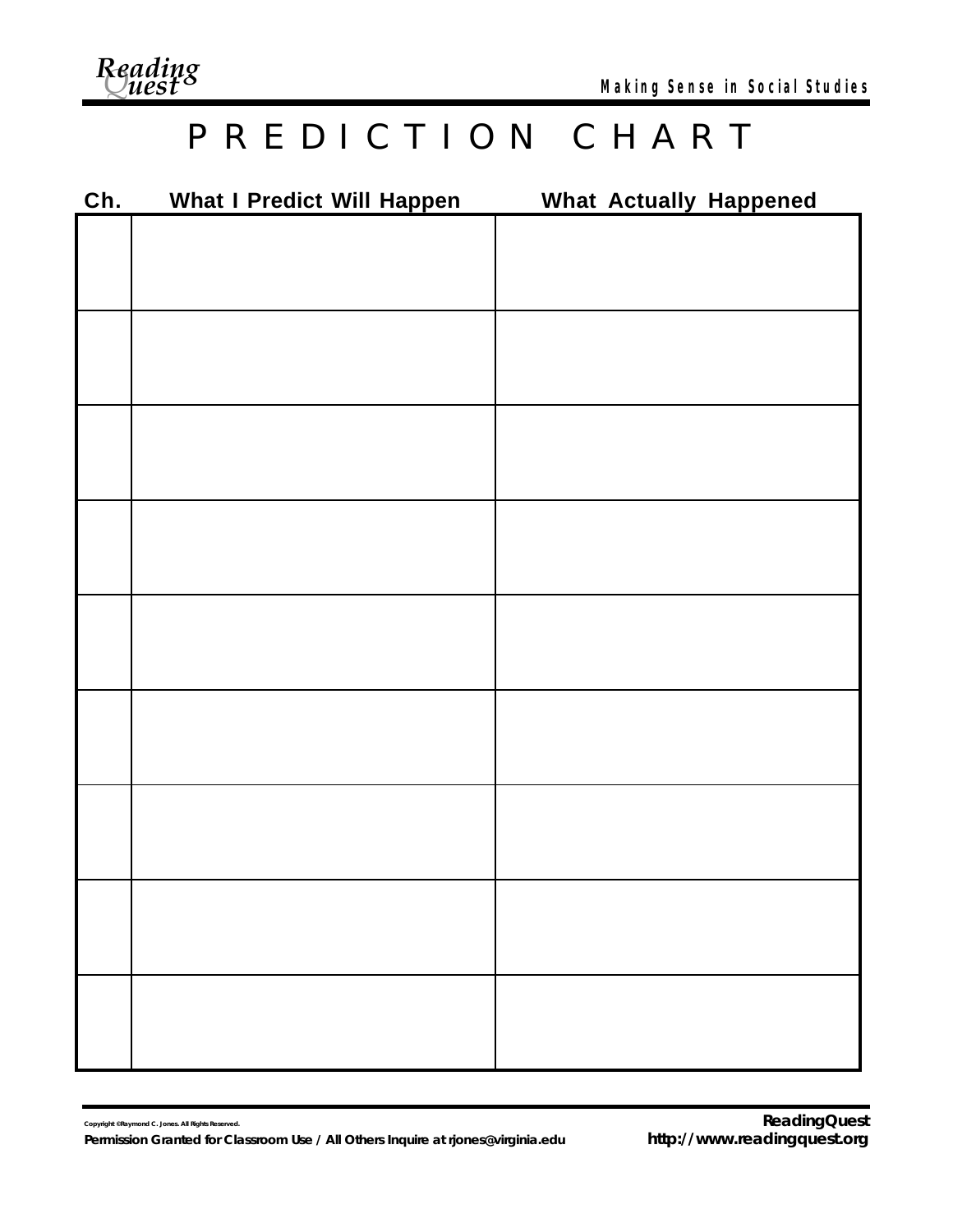# **Vocabulary Concept Cards**

Purpose: Help students learn content specific terminology while increasing their depth of word knowledge which will lead to greater comprehension.

Strategy Procedures: Demonstrate how to create a card by drawing a large rectangle on the board or overhead. Write a new term in the middle of the card and leave the corners open for things like definition, characteristics, examples, and an illustration. Create one card together as a class. Discuss with students how everything they need to know about the vocabulary word is right there on the card for easy learning and recall. Outline a list of vocabulary words and have the students write them in the middle of index cards. As the material is learned, allow the students to stop and fill out the corners of their cards. Allow the students time to review their cards both individually and with a partner.

Materials: Several index cards for each student

Reference: Brozo, Dr. William. (2008) Content Literacy Strategy Descriptions for Louisiana Comprehensive Curriculum.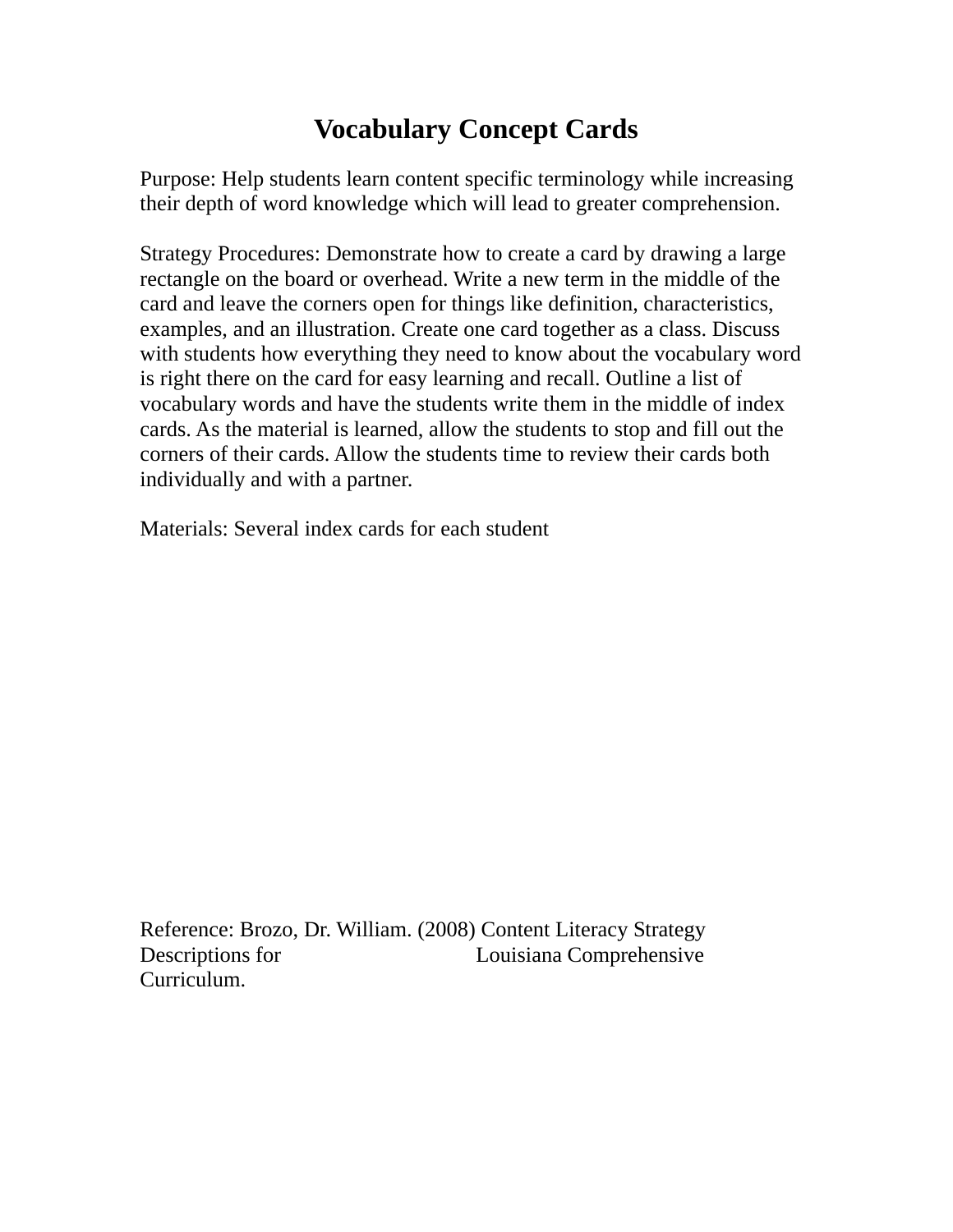# **Vocabulary Prediction Chart**

### Purpose:

The purpose of the Prediction Chart is to allow students to think about vocabulary words, familiar words, and unfamiliar words. This allows them to activate prior knowledge and use context clues to try to discover the meaning of the words presented in the text.

#### Procedures:

- 1. Make a table with the following titles: vocabulary word, predicted meaning, after reading, and clue words.
- 2. Have students guess at the meaning of the word prior to reading. Read the selection containing the vocabulary words, and then have them try to define them again.
- 3. After you finish reading, go back and write what you think the word means.
- 4. If your first prediction was correct, place a check in the box labeled after reading.
- 5. If you changed your prediction after you read, write your new definition.
- 6. Have them identify key words that helped them with their definition.

### Materials:

- $\checkmark$  Text (book, article, newspaper, etc.)
- $\checkmark$  Paper
- $\checkmark$  Chart
- $\checkmark$  Pencils

### Example:

| Vocabulary Word | Predicted Meaning | After Reading | Clue Words |
|-----------------|-------------------|---------------|------------|
|                 |                   |               |            |
|                 |                   |               |            |
|                 |                   |               |            |

Resource:

[http://people.uncw.edu/sherrilld/edn356/notes/vocabulary\\_prediction\\_chart.htm](http://people.uncw.edu/sherrilld/edn356/notes/vocabulary_prediction_chart.htm)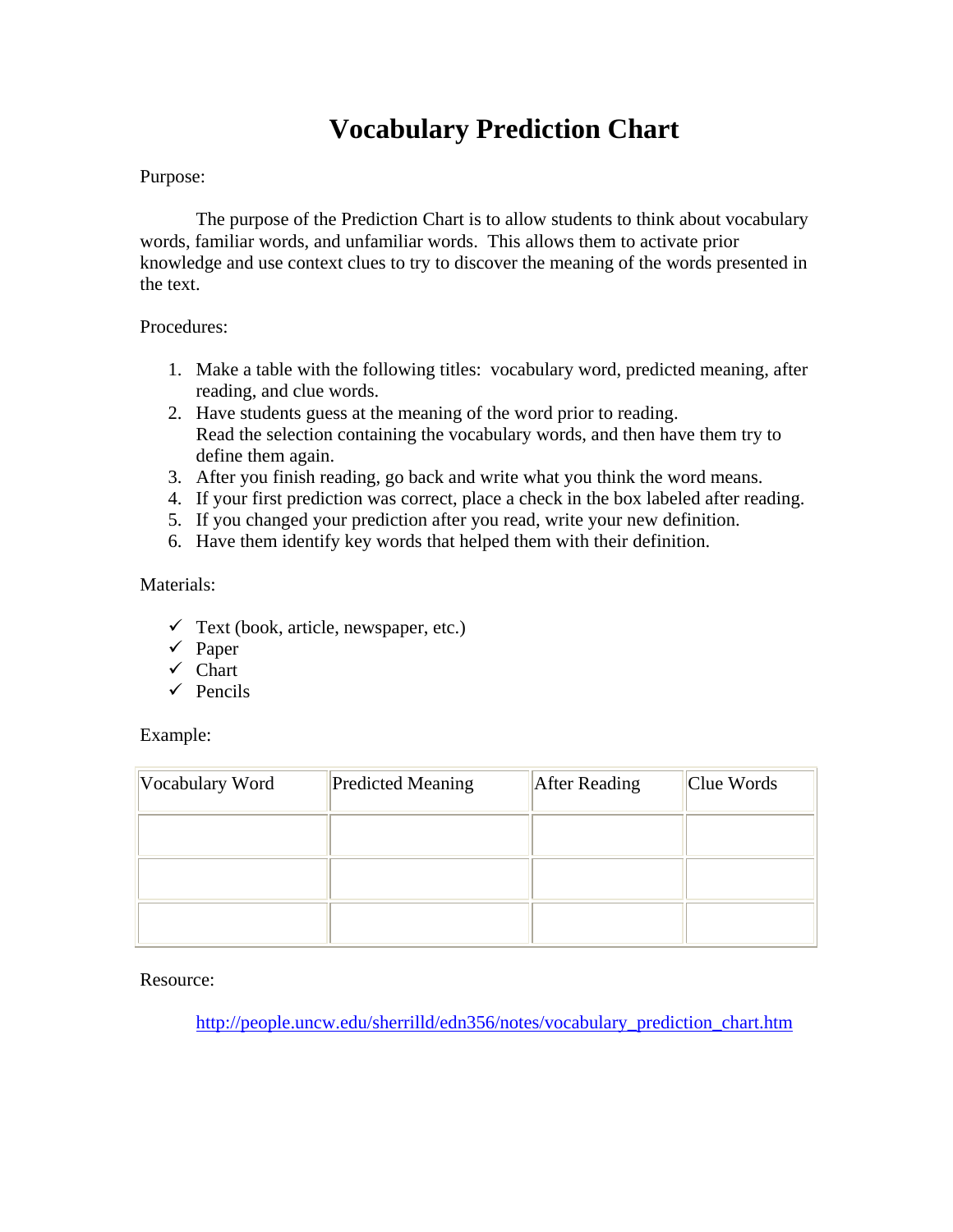# **Word Sorts**

Purpose:

Word sorts require the students to classify words into categories based on their prior knowledge.

Material:

Copies of blank word sort graphic organizers Internet access/computer or Printed websites for the students to read

Procedure:

- 1. The teacher identifies the keywords from the unit of study and creates word cards.
- 2. The teacher explains that the students are to sort the words into logical, categorical arrangements.
- 3. The students either sort the words individually or in small groups.
- 4. The students group the words into different categories by looking for shared features among the meanings.

(In a closed sort, the students know the categories. In an open sort, the categories are given to the students.)

Resources:

<http://hyperphysics.phy-astr.gsu.edu/Hbase/pertab/metal.html>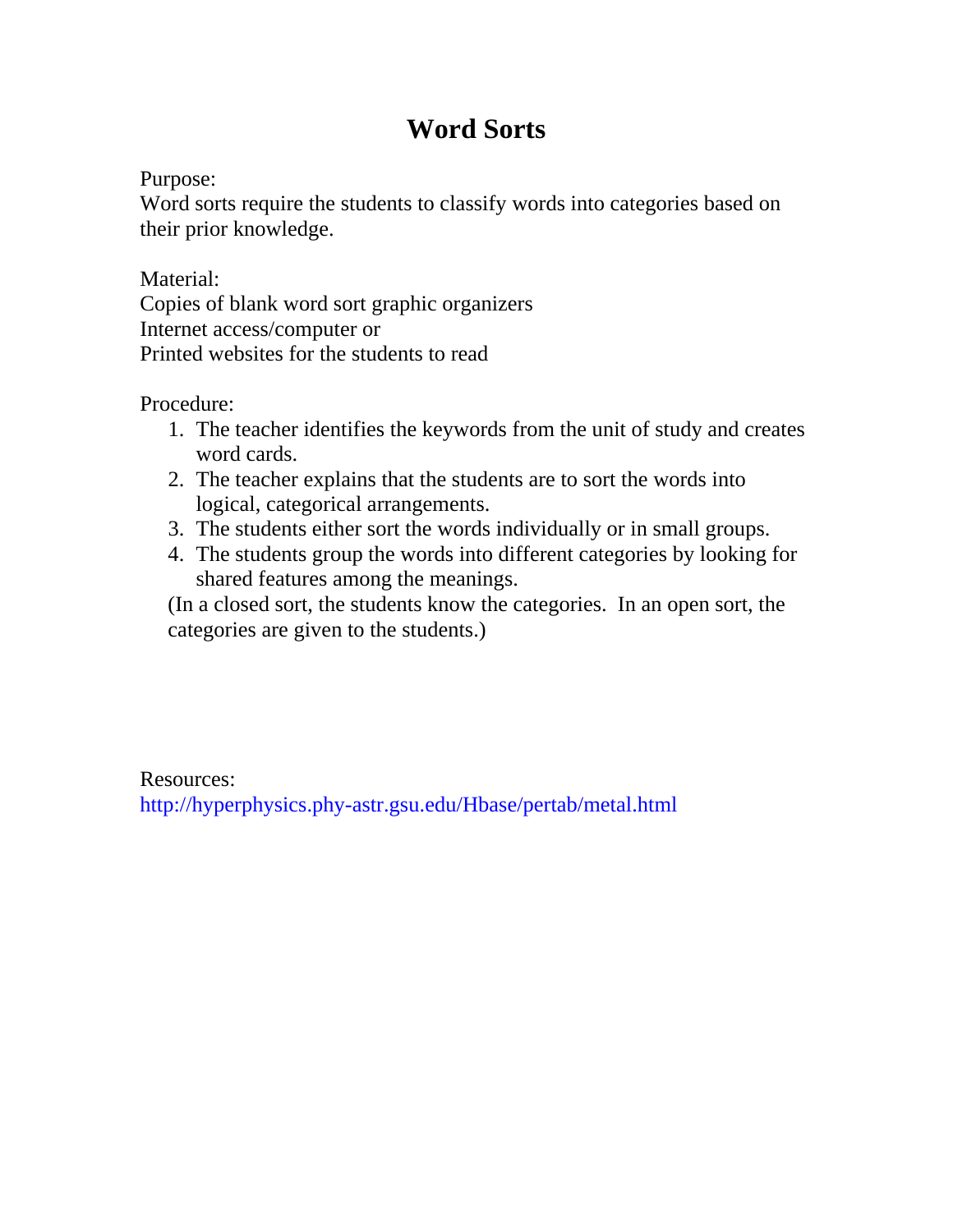## **Example:**

| <b>Vocabulary</b> | <b>Metals</b> | <b>Non-Metals</b> |
|-------------------|---------------|-------------------|
|                   |               |                   |
| Hydrogen          | Hydrogen      | Helium            |
| Helium            | Lithium       | Carbon            |
| Lithium           | Beryllium     | Nitrogen          |
| Beryllium         | <b>Boron</b>  | Oxygen            |
| <b>Boron</b>      | Sodium        | Fluorine          |
| Carbon            | Magnesium     | Neon              |
| Nitrogen          | Aluminum      | Phosphorus        |
| Oxygen            | Selenium      | Sulfur            |
| Fluorine          | Potassium     | Chlorine          |
| Neon              |               | Argon             |
| Sodium            |               |                   |
| Magnesium         |               |                   |
| Aluminum          |               |                   |
| Selenium          |               |                   |
| Phosphorus        |               |                   |
| Sulfur            |               |                   |
| Chlorine          |               |                   |
| Argon             |               |                   |
| Potassium         |               |                   |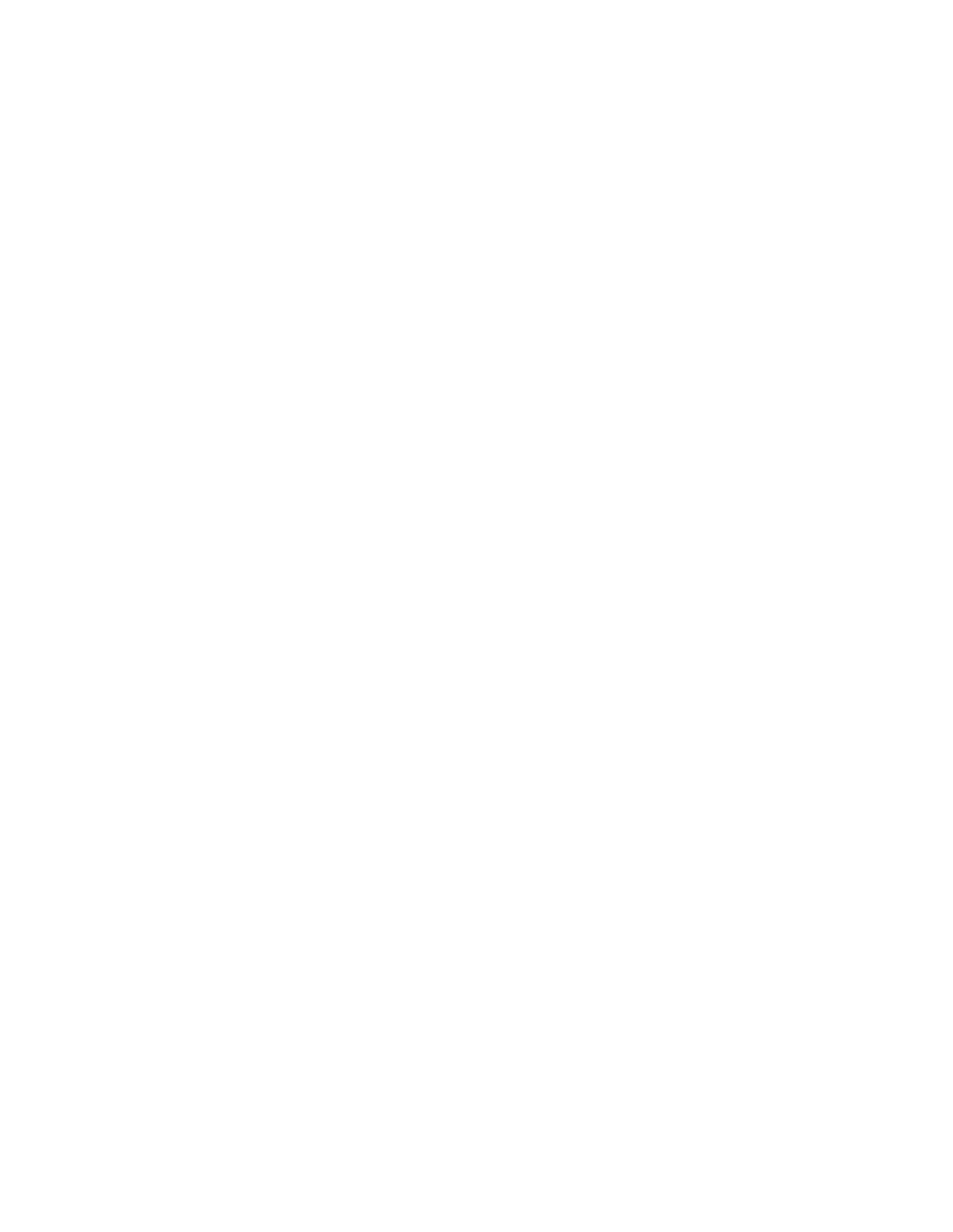